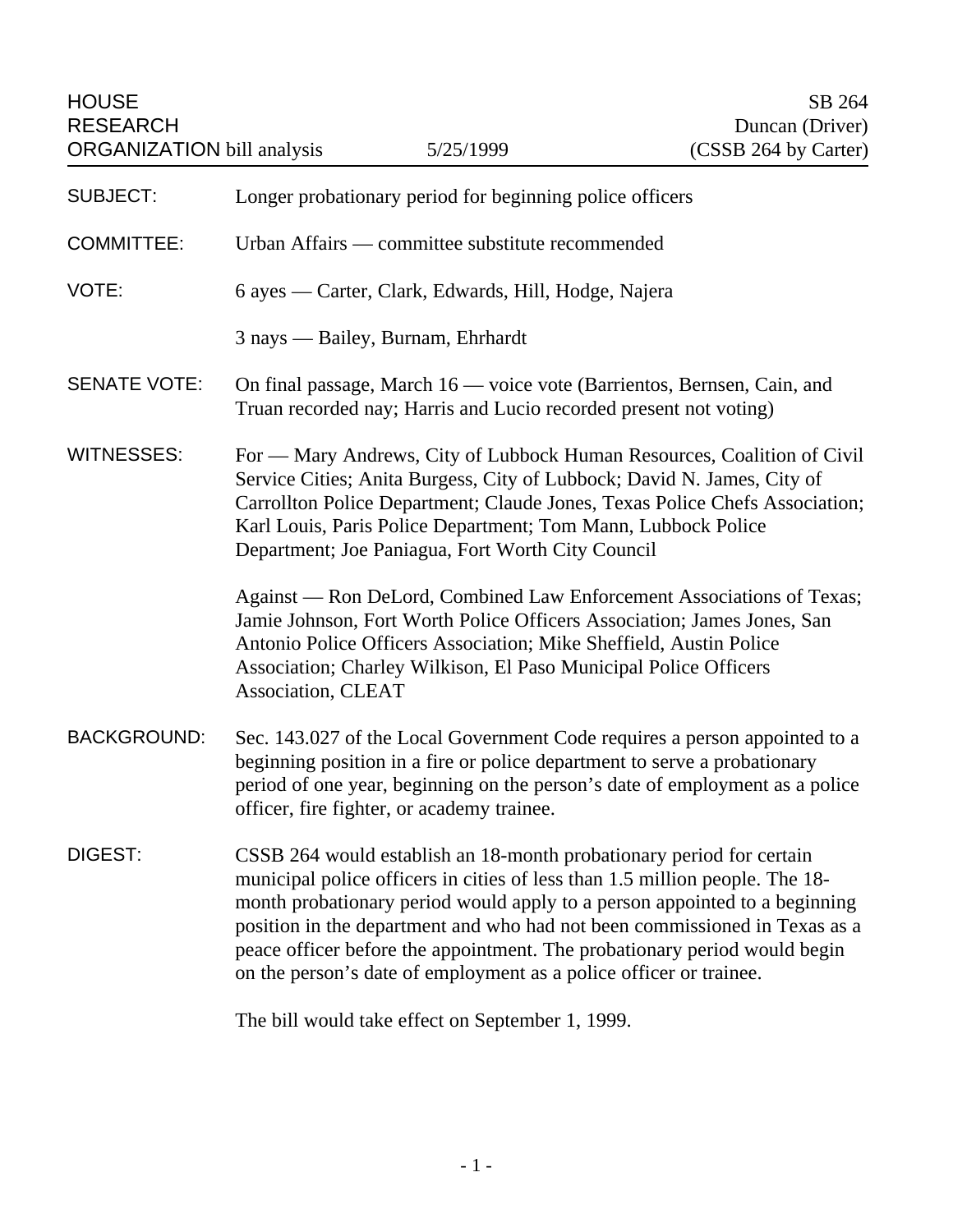## SB 264 House Research Organization page 2

| <b>SUPPORTERS</b><br>SAY:                | The one-year probationary period for a police officer currently begins on the<br>first date of employment as a trainee. Most departments send new officers to<br>a training academy for periods averaging five to seven months, counting<br>toward the probationary period. The months remaining in the officer's<br>probationary period do not provide a rookie officer sufficient experience with<br>the wide variety of situations that are encountered on the street. Nor do they<br>provide police departments with enough time to review how the officer would<br>function because performance during academy training or ride-alongs with a<br>field training officers are not the same as real life experience. |  |  |
|------------------------------------------|-------------------------------------------------------------------------------------------------------------------------------------------------------------------------------------------------------------------------------------------------------------------------------------------------------------------------------------------------------------------------------------------------------------------------------------------------------------------------------------------------------------------------------------------------------------------------------------------------------------------------------------------------------------------------------------------------------------------------|--|--|
|                                          | SB 264 would provide local police departments with adequate time to assess<br>the skills of rookie officers by mandating a longer probationary period in the<br>months following academy training. Rookies who experienced difficulties<br>performing certain vital, but learnable duties on the job, such as preparing<br>police reports, could be given remedial training during the longer<br>probationary period, rather than simply being terminated because of inability<br>to handle paperwork.                                                                                                                                                                                                                  |  |  |
|                                          | The bill would not affect the timing of pay raises. Pay increases are strictly a<br>local matter. In practice, departments do not necessarily promote officers as<br>soon as they have accrued enough time on the job to qualify.                                                                                                                                                                                                                                                                                                                                                                                                                                                                                       |  |  |
|                                          | The bill would exclude the Houston Police Department, which has an<br>agreement with its police union that makes applicability of this proposal<br>unnecessary. Because that department is so large, it should be allowed to set<br>its own probationary policy.                                                                                                                                                                                                                                                                                                                                                                                                                                                        |  |  |
| <b>OPPONENTS</b><br>SAY:                 | Probationary periods should be negotiated by local departments. Departments<br>have different academy training requirements, so they should be able to base<br>their probationary periods on the variations in training received by their<br>officers. Departments and unions with collective bargaining agreements<br>especially should be allowed to negotiate this issue.                                                                                                                                                                                                                                                                                                                                            |  |  |
| <b>OTHER</b><br><b>OPPONENTS</b><br>SAY: | Houston should not be excluded from this bill. The Houston Police<br>Department is the largest in the state. Because that department protects the<br>lives of so many people and has the potential for receiving more complaints<br>than other departments, it is most in need of this expanded probationary<br>period. The agreement between Houston's police union and its department<br>should not be used as an excuse to exclude it from state law. Most other                                                                                                                                                                                                                                                     |  |  |